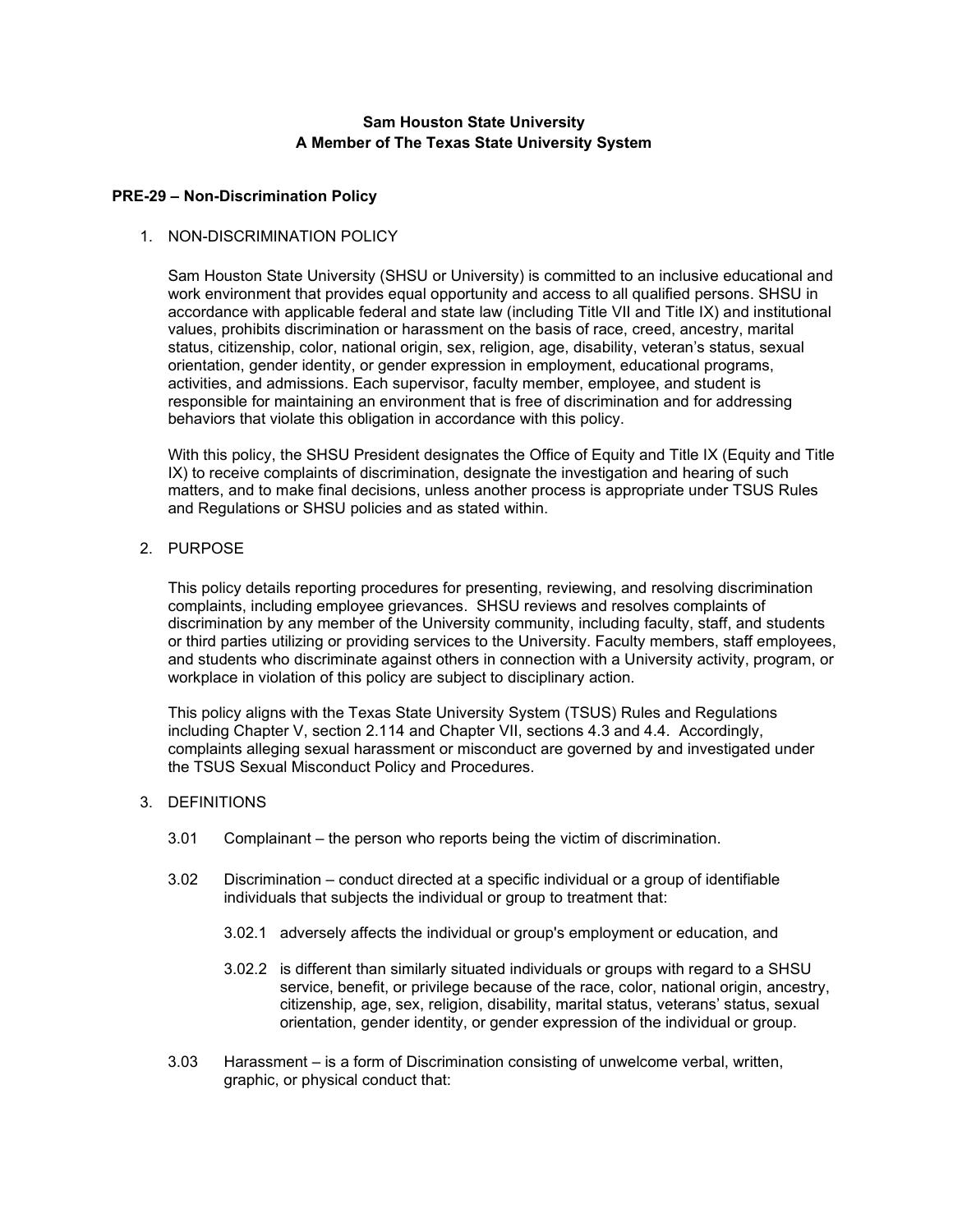- 3.03.1 is directed at an individual or group because of race, or other categories listed at 3.02.2, or
- 3.03.2 is intended to harass, intimidate, or humiliate an individual or group based upon race or other categories listed at 3.02.2; and
- 3.03.3 is sufficiently severe or pervasive to have the purpose or effect of interfering with the individual's or group's employment, education, academic environment, or participation in institution programs or activities; and/or creates a hostile working, learning, program, or activity environment.
- 3.04 *Prima facie* case one presenting facts or documents that, so far as can be judged from first disclosure, would create a presumption of validity in the absence of response, contradiction or rebuttal by the University. Unsubstantiated allegations shall not be sufficient to establish a *prima facie* case.
- 3.05 Respondent a person reported to have discriminated against an individual or group. The Respondent must be an enrolled student, registered student organization, or currently employed faculty, staff or administrator at the time of the incident.
- 3.06 Retaliation "Retaliation" means any adverse action, treatment, or condition taken because of an individual's participation in a protected activity (i.e., reporting or opposing discrimination or harassment, or participating in an investigation regarding discrimination or harassment), including an act intended to intimidate, threaten, or coerce, that is likely to dissuade a reasonable person from opposing discriminatory or harassing practices, filing a charge of discrimination or harassment, or participating in an investigation regarding discrimination or harassment.

## 4. FIRST AMENDMENT RIGHTS

Freedom of speech and principles of academic freedom are central to the mission of the University. Constitutionally protected expression cannot be considered discriminatory under this policy. However, freedom of speech and academic freedom are not without limits and do not protect speech or expression that violates anti-discrimination laws.

## 5. RESOURCES FOR COMPLAINANTS AND RESPONDENTS

- 5.01 Recognizing the sensitive nature of discrimination, the University will make every reasonable effort to provide informal avenues for resolution.
- 5.02 Staff, faculty and student employees experiencing discrimination in the workplace should notify and may seek assistance from a supervisor, Equity and Title IX and Human Resources.
- 5.03 Benefit-eligible staff and faculty may utilize the SHSU [Employee Assistance Program.](https://www.shsu.edu/dept/human-resources/eap.html)
- 5.04 Staff and Faculty employees seeking workplace accommodations should contact Human Resources and refer to Finance and Operations Human Resources Policy HR-05.
- 5.05 The University encourages student Complainants and Respondents to consult the Counseling Center or the Dean of Students' Office.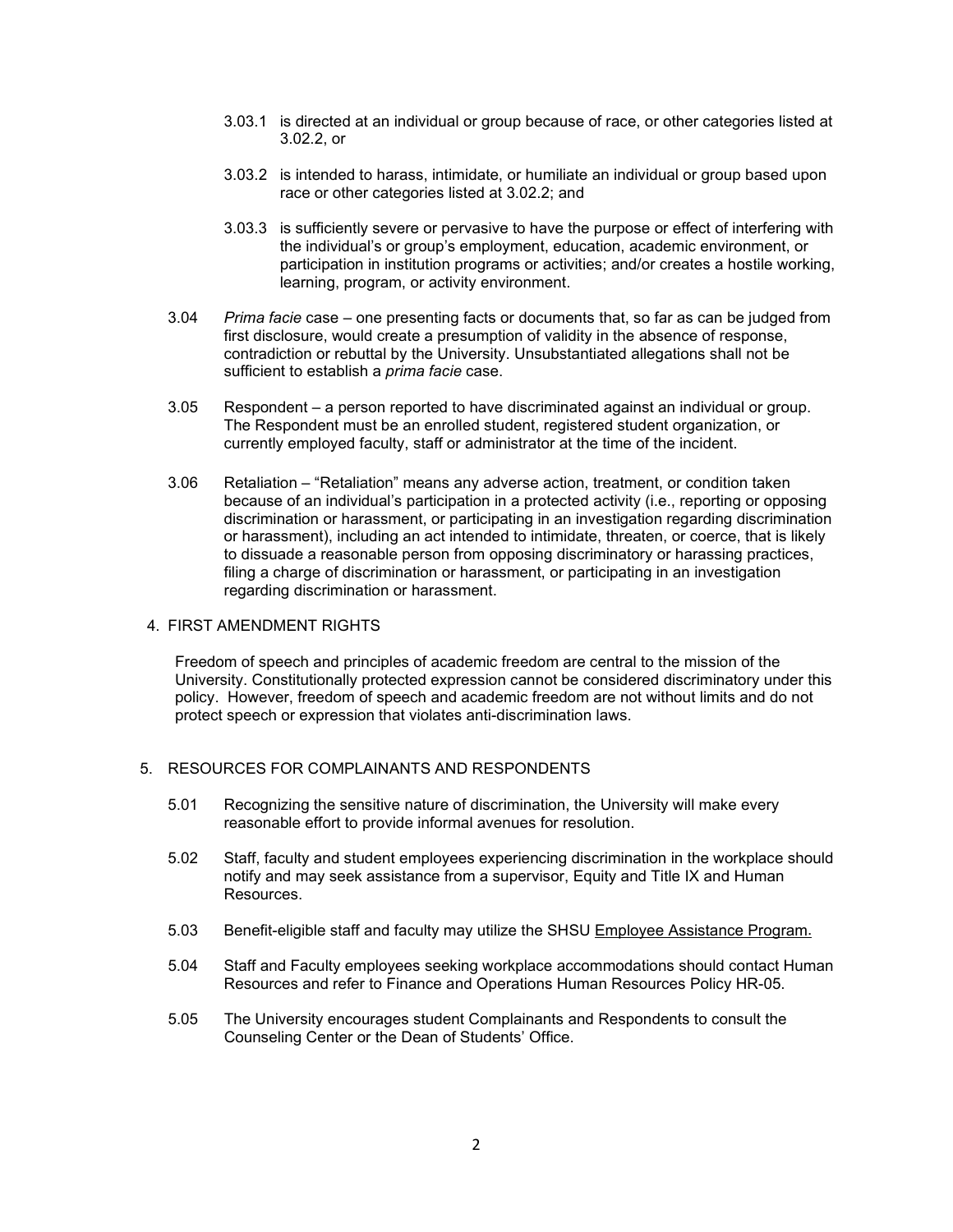## 6. SUPERVISORS IDENTIFYING DISCRIMINATORY BEHAVIOR OR ACTIONS IN THE **WORKPLACE**

Supervisors receiving reports or otherwise identifying workplace discrimination should consult with Equity and Title IX, Human Resources, and leadership within the department and divisions. Following consultation, the supervisor or administrator will base corrective action on a full review of the circumstances. If the supervisor finds discrimination, the supervisor shall take appropriate action including but not limited to exploring informal resolution, training, or employee discipline appropriate for the situation up to and including termination.

# 7. INFORMAL RESOLUTION

- 7.01 Informal resolution may be appropriate when the conduct involved is not of a serious or repetitive nature and disciplinary action is not required to remedy the situation. No formal investigation is involved in the informal resolution process and no finding is made. Complainants are also encouraged to try recommended dispute resolution techniques described in SHSU Finance and Operations, Human Resources Policy ER-1, 3.e., before making a formal written report of discrimination.
- 7.02 A request for informal resolution should be made within one year (365 calendar days) of the date of the alleged incident to Equity & Title IX. Equity and Title IX facilitates an informal resolution process when it determines the nature of the problem is such that it can be resolved by agreement on an informal basis.
- 7.03 Methods for informal resolution may include, but are not limited to: coaching the person on how to directly address a situation which is causing a problem; mediating the dispute with the parties; aiding in the modification of a situation in which the offensive conduct occurred; training designed for a department or division; assisting with the resolution of a real or perceived problem; or arranging a documented meeting with the alleged offender that involves a discussion of the requirements of this Policy.
- 7.04 The University will document any reported informal resolution. Such documentation will be retained by Equity and Title IX and will be kept confidential to the extent permitted by law.

# 8. REPORTS OF DISCRIMINATION

- 8.01 Any individual who at the time of the actions complained of was employed by the University, was an applicant for University employment, was enrolled as a student, or was an applicant for admission to the University should report incidents of discrimination in writing and as soon as possible to Equity and Title IX.
- 8.02 Reports received by Equity and Title IX are reviewed and, when submitted within one year (365 calendar days) of the alleged discriminatory event, are analyzed for potential investigation or resolution.
- 8.03 Reports may be made through the online portal located on the website at https://www.shsu.edu/dept/diversity-inclusion/reporting or via:
	- 8.03.1 email to nondiscrim@shsu.edu
	- 8.03.2 in person at the John W. Thomason Building, Suite 302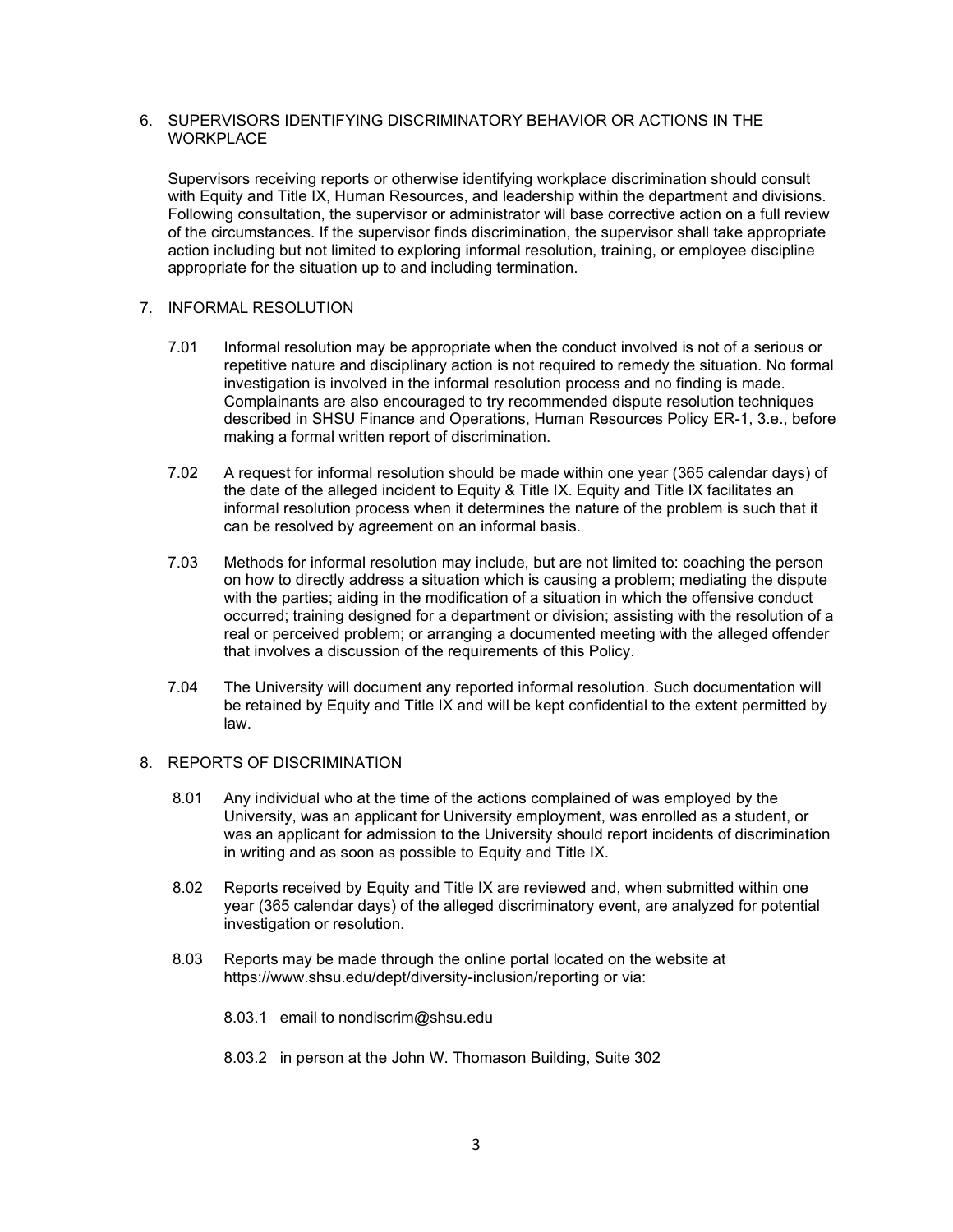- 8.03.3 mail to: Office of Equity and Title IX Box 2542 Huntsville, Texas 77341-2542
- 8.04 Reports must include
	- 8.04.1 the Complainant's name, email address, and a telephone number where Complainant can be reached during business hours;
	- 8.04.2 names and, if known, contact information to include job title and department of the person or persons alleged to have committed the discriminatory act (the Respondent(s)); and
	- 8.04.3 a description of the alleged discriminatory act or acts in sufficient detail to enable a reviewer to understand what occurred, when it occurred, and the basis for the alleged discrimination (*e.g.*, race, color, national origin, ancestry, citizenship, age, sex, religion, disability, marital status, veterans' status, sexual orientation, gender identity, or gender expression).
- 8.05 Every attempt will be made to keep reported information confidential and restricted to only those identified in this policy, individuals that have information related to the investigation or supervisors that otherwise have a need to know. A person who makes a complaint should be advised that principles of fairness and due process require disclosure to the alleged harasser.
- 8.06 SHSU prohibits retaliation against a person who, in good faith, files a discrimination complaint, assists or participates in the investigation of a report of discrimination, or opposes discrimination. Retaliation may include threats, intimidation or taking any form of employment, academic, or benefit-related adverse action against a person because of their filing of a report/complaint of discrimination and/or participating or assisting in any manner with an investigation or resolution of a complaint of discrimination.
- 8.07 Any person knowingly filing a false charge of discrimination may be subject to disciplinary action.
- 8.08 The University may, in the University's discretion, determine not to investigate under the following circumstances:
	- 8.08.1 a complaint fails to describe in sufficient detail the conduct that is the basis of the complaint (does not present a *prima facie* case of discrimination or retaliation);
	- 8.08.2 the conduct described in the complaint is not covered by this policy;
	- 8.08.3 the respondent is no longer enrolled or employed at the University;
	- 8.08.4 the complaint has been withdrawn; or
	- 8.08.5 informal resolution or other appropriate resolution or remedy has already been achieved or has been offered and rejected.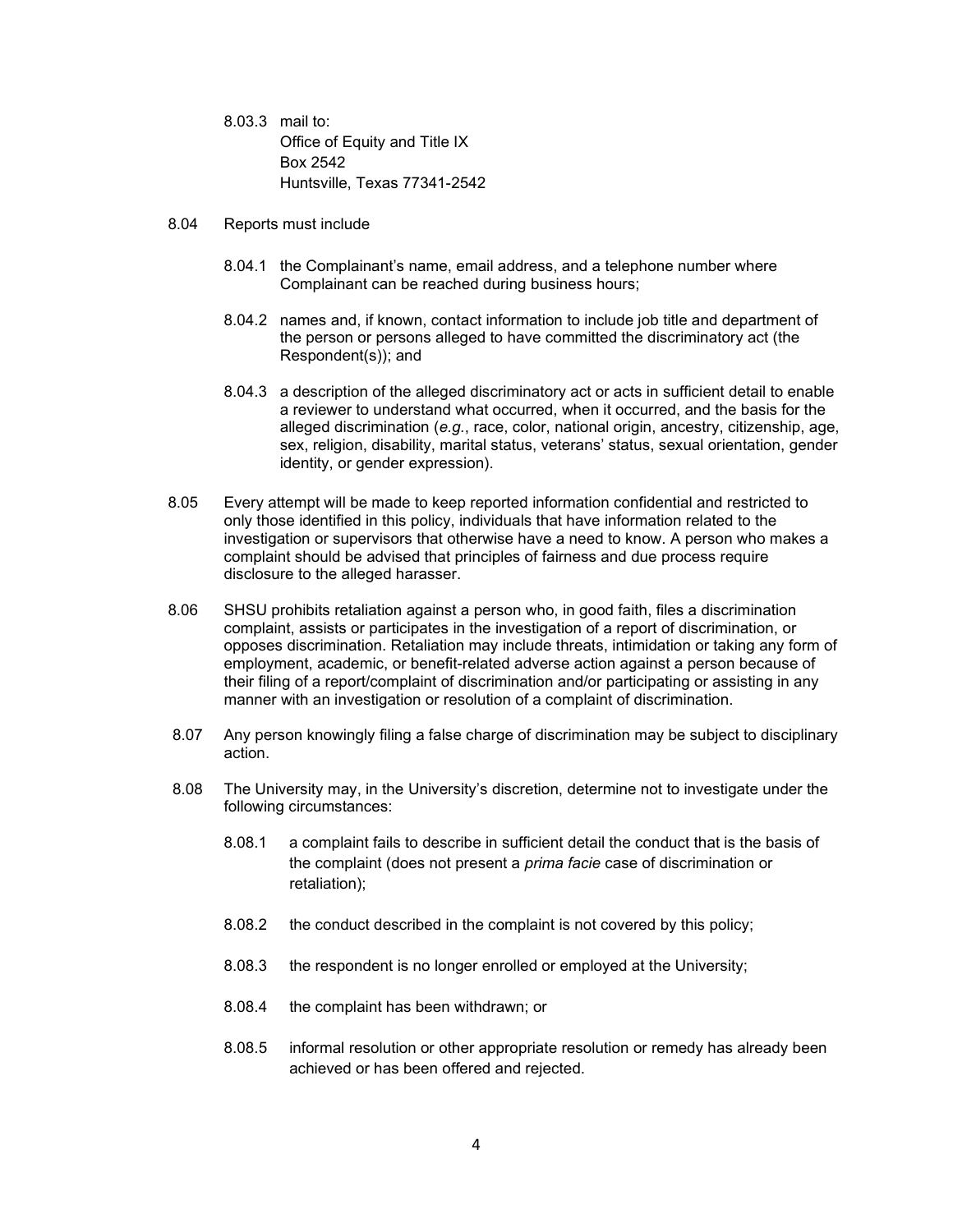8.09 Equity & Title IX shall maintain records and shall, upon request and no less frequently than annually, advise the Chief Diversity Officer of reports of discrimination.

## 9. INVESTIGATING REPORTS OF DISCRIMINATION

- 9.01 Written reports of discrimination that are not dismissed under Section 8.08 of this policy will be investigated. Additionally, Equity & Title IX may initiate an investigation without a formal complaint when in receipt of information of discriminatory conduct by a SHSU student, faculty, or staff member.
- 9.02 When the incident or alleged behavior may violate other SHSU policies, the matter may be co-investigated with the Dean of Students' Office or Human Resources.
- 9.03 For employee complaints of discrimination in the workplace, Equity & Title IX will initially determine whether the Complainant has established a *prima facie* case of discrimination.
- 9.04 Upon determining a *prima facie* case of discrimination is established for an employee grievance, or that the complaint is otherwise appropriate for investigation, the assigned investigator shall provide the Respondent with written notification of the complaint in sufficient detail to allow the Respondent an opportunity to respond.
- 9.05 Complainant and Respondent may use an advisor, including legal counsel, for advisory purposes. The advisor may only advise the party and may not otherwise participate in the investigation or meetings related thereto.
- 9.06 The investigator will:
	- 9.06.1 review all aspects of the complaint;
	- 9.06.2 ascertain the Complainant's desired resolution;
	- 9.06.3 interview and obtain pertinent information from Complainant, Respondent, appropriate witnesses, and other sources;
	- 9.06.4 notify the TSUS Office of General Counsel when an attorney serves as advisor for a party to the complaint. The Complainant and Respondent may have an advisor present, including legal counsel, during any investigatory meetings, so long as the investigator is notified of the name of the advisor in writing at least forty-eight (48) hours prior to the meeting;
	- 9.06.5 within forty-five (45) days conclude the investigation and determine whether discrimination occurred; and
	- 9.06.6 when the Complainant is an employee asserting discrimination in the workplace, the investigator shall:
		- 9.06.6.1 provide the administration an opportunity to respond to the claim;
		- 9.06.6.2 determine whether the administration has stated a legitimate, nondiscriminatory reason for its decision or actions; and
		- 9.06.6.3 provide an investigative summary and recommendation.
- 9.07 The Equity & Title IX Department Head, Title IX Coordinator, or either designee shall make a finding regarding the complaint.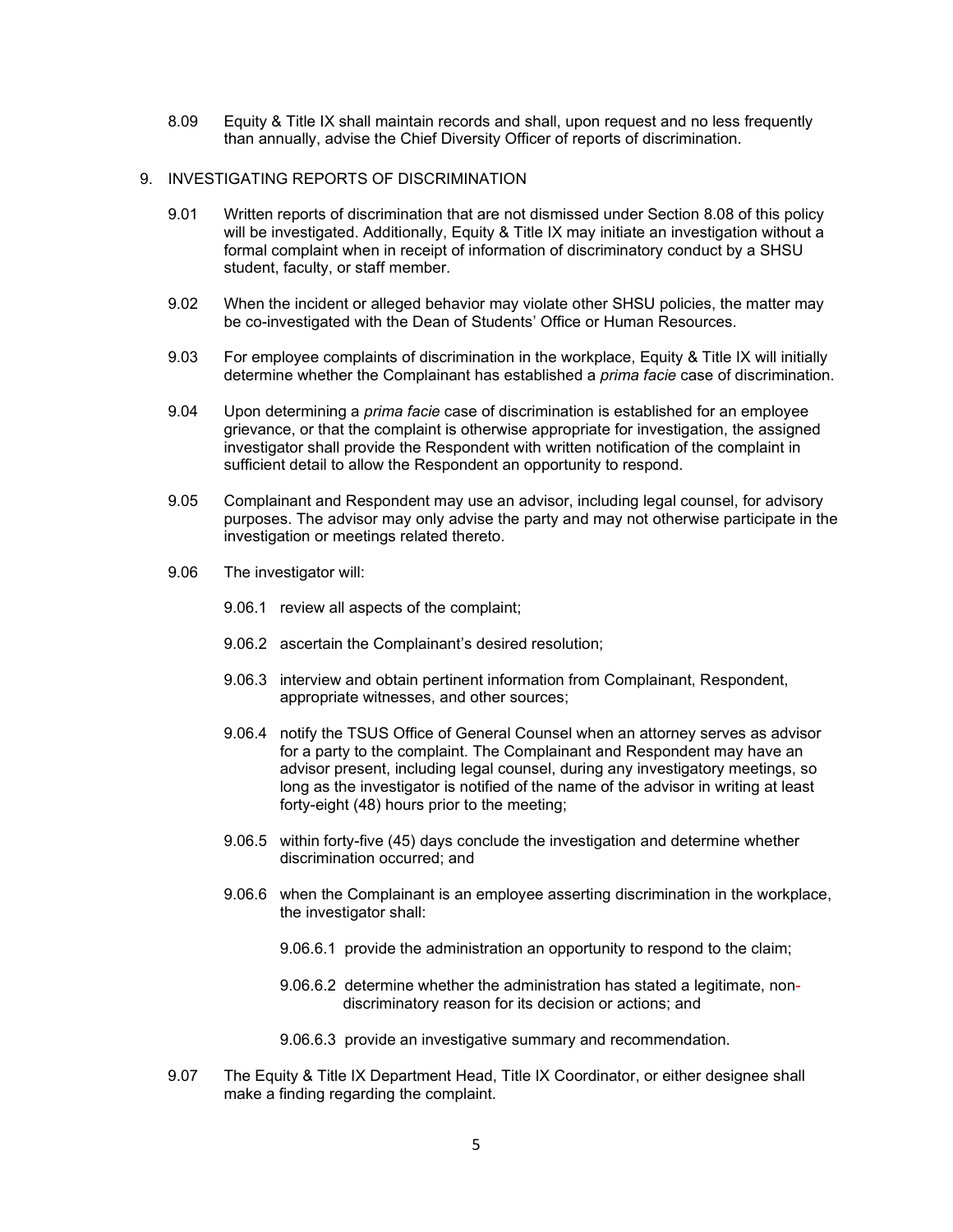#### 10. NOTICE OF FINDING OF INVESTIGATION

- 10.01 For complaints alleging discrimination Equity & Title IX will communicate the findings to the Complainant, and other parties and departments, as necessary.
- 10.02 When a finding of discrimination is made, appropriate corrective actions may include:
	- 10.02.1 Respondent and/or departmental or group training;
	- 10.02.2 counseling;
	- 10.02.3 written reprimand;
	- 10.02.4 for students, such actions detailed in the TSUS Rules and Regulations Chapter VI, § 5.9;
	- 10.02.5 for staff employees, such actions detailed in the SHSU Finance & Operations Human Resources Policy ER-2; and/or
	- 10.02.6 for faculty members, actions provided in the TSUS Rules and Regulations Chapter V § 4 or the SHSU Faculty Handbook.
- 10.03 A finding of discrimination by a third party may include a recommendation of removal of the Respondent's access to the campus.
- 10.04 When it is determined discrimination occurred, the finding shall also be sent to the appropriate SHSU administrators, as follows:
	- 10.04.1 to the Dean of Students, when the Respondent is a student;
	- 10.04.2 to the Dean of Students and the department head of the office where the student works, when the Respondent is a student employee; or
	- 10.04.3 to the AVP of Human Resources, department head, dean, and vice president in the Respondent's reporting line, when the Respondent is a staff employee or faculty member.

## 11. CORRECTIVE ACTIONS

- 11. 01 The appropriate SHSU administrator in receipt of a finding that includes a recommended corrective action shall review and independently determine whether to impose the recommendations or take another course of action.
- 11.02 The SHSU administrator must notify the Respondent in writing of any corrective actions to be imposed as soon as possible, but not later than ten (10) business days of the receipt of the finding.
- 11.03 When a disciplinary action is imposed upon the Respondent, the Respondent may seek review of the disciplinary action only (not to include the finding) through the regular grievance process: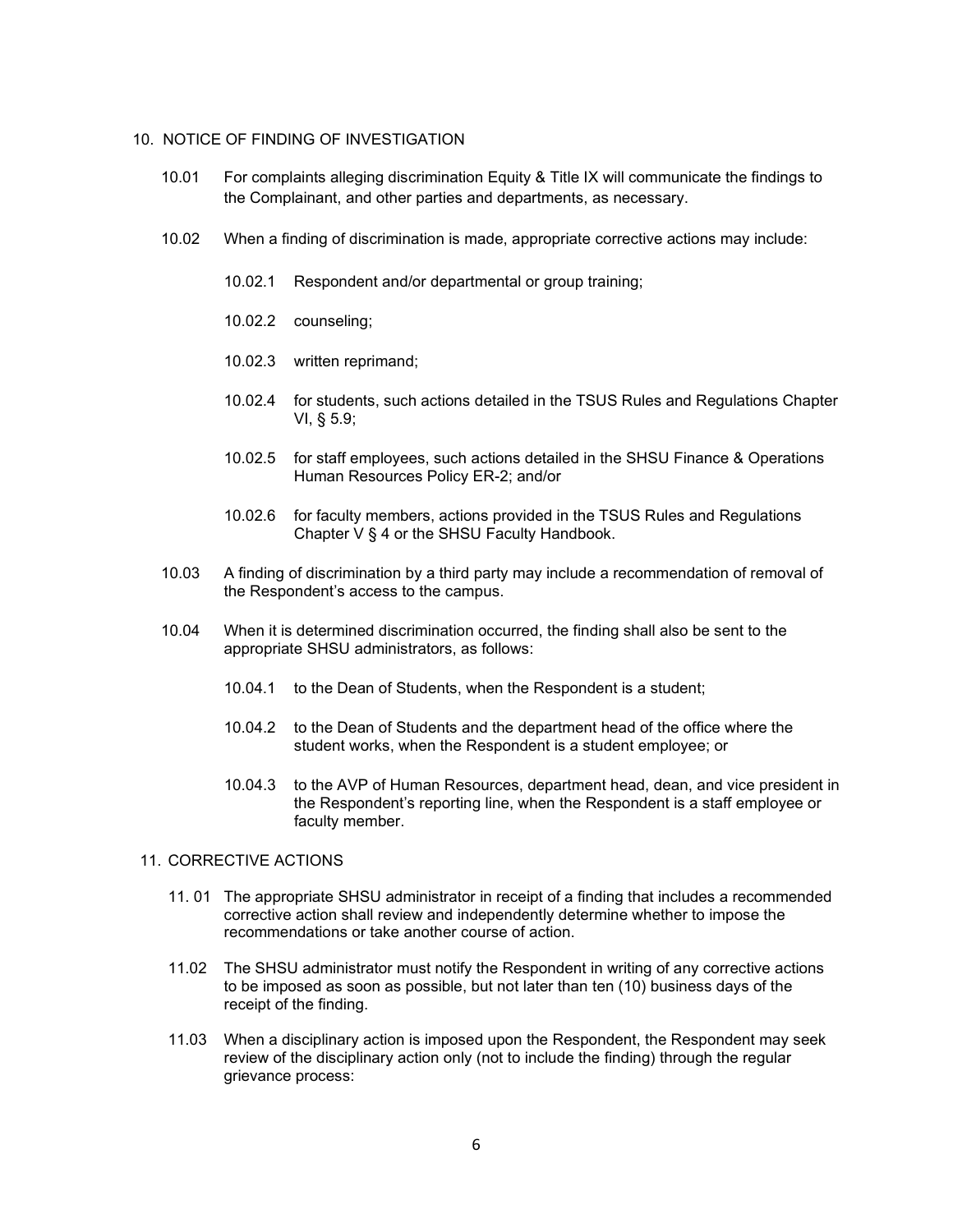- 11.03.1 Students may seek due process procedures for a sanction of suspension, expulsion, or dismissal through the TSUS Rules and Regulation, Chapter VI, section 5.6 and 5.7;
- 11.03.2 Staff employees and faculty members (when the sanction does not implicate faculty rights under TSUS Rules and Regulations Chapter V) may grieve a sanction under Finance and Operations Human Resources policy ER-1; and
- 11.03.3 When a faculty member's correction action involves non-renewal, revocation of tenure or other rights detailed in TSUS Rules and Regulations Chapter V, § 4, the faculty member may assert due process rights in accordance with that chapter.

## 12. GENERAL PROVISIONS

- 12.01 Administrative Closure. Equity & Title IX may administratively close and consider a formal discrimination complaint resolved under the following circumstances:
	- 12.01.1 Complainant lacks standing to file a complaint under this policy;
	- 12.01.2 the University cannot locate Complainant;
	- 12.01.3 Complainant resigns from employment or enrollment;
	- 12.01.4 the University approves Complainant's request for case dismissal;
	- 12.01.5 the parties negotiate full remedy or settlement; or
	- 12.01.6. for other reasons identified in applicable laws, regulations, or policies.
- 12.02 Timelines. The deadlines specified for investigation, findings, and corrective action may be extended upon written notice to the Complainant by Equity & Title IX, an administrator, or an assigned investigator, for legitimate educational, investigatory, or business purposes.
- 12.03 Transfer of Function. If an allegation of discrimination is directed against a Supervisor, Vice President, an employee in Equity and Title IX, or in the event of unavailability or other conflict, the review, investigation, finding, and discipline functions assigned to an individual or office by these procedures may be transferred to the AVP for Human Resources or other administrator designated by the President.
- 12.04 Resort to Other Procedures. If prior to filing a report of discrimination, or while a formal complaint is under investigation, a Complainant seeks resolution of discrimination in any other forum, whether administrative or judicial, the University shall have no obligation to proceed further with the complaint investigation or resolution procedure.
- 12.05 Conflict. This policy is subject to the TSUS Rules & Regulations and in the event of any conflict, the Rules & Regulations shall control. If this policy conflicts with any SHSU policy or rule, this non-discrimination policy shall take precedence.
- 12.06 Equal employment opportunity (EEO) training. Employees are required to complete EEO Training within thirty (30) days from their employment date. This training is web based through the University's electronic training program and provides a certificate of completion at the end of the course. Follow up training is required every two (2) years